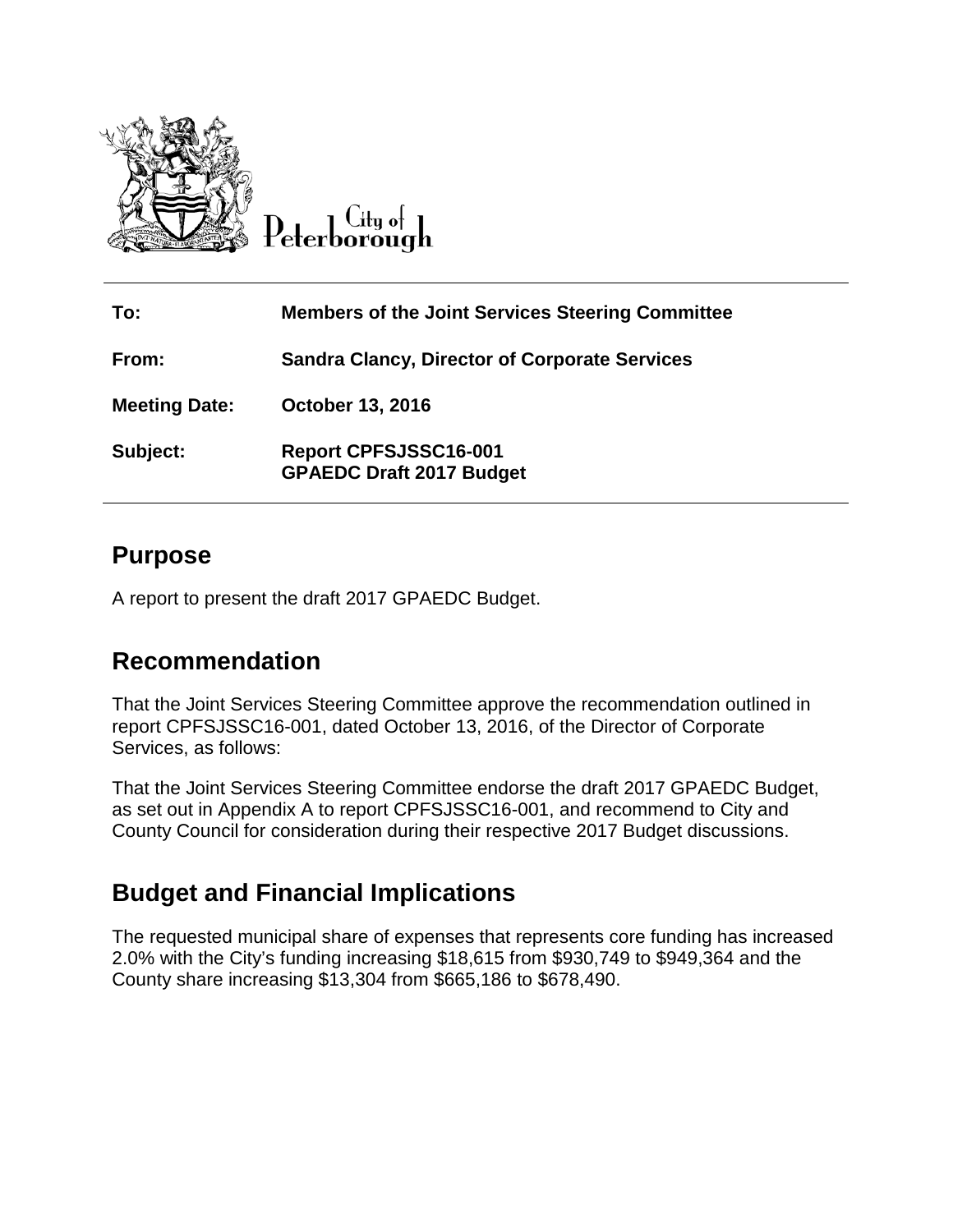Funding requests for Sustainable Peterborough are in the amount of \$35,000 from each of the City and County. Funding from the City, in the amount of \$50,000 each, is requested for Airport Marketing and the Trent Research and Innovation Park.

For the term of the current agreement dated December 7, 2015 (Report CAO15-024), the City and the County have agreed to provide funding to GPAEDC to undertake Core Economic Development activities, as set out in Appendix A that, is at least equal to the approved 2016 budget and subject to annual National Consumer Price Index for the previous year. For purposes of the 2017 Budget, CPI is assumed to be 2%.

The annual net costs to undertake Core Economic Development Activities is allocated to the City and County based upon their proportionate share of total combined permanent population, as established by the latest available official census. The City's share is 58.42%.

### **Background**

GPAEDC staff will be available at the October 13, 2016 Joint Services Steering Committee to answer questions the Committee members may have.

Submitted by,

Sandra Clancy Director of Corporate Services

Contact Person

Sandra Clancy Director of Corporate Services Phone: 705-742-7777 Ext 1863 Toll Free: 1-855-738-3755 Fax: 705-876-4607 E-mail: [sclancy@peterborough.ca](mailto:sclancy@peterborough.ca)

Attachments: Appendix A - Draft 2017 Budget for the GPAEDC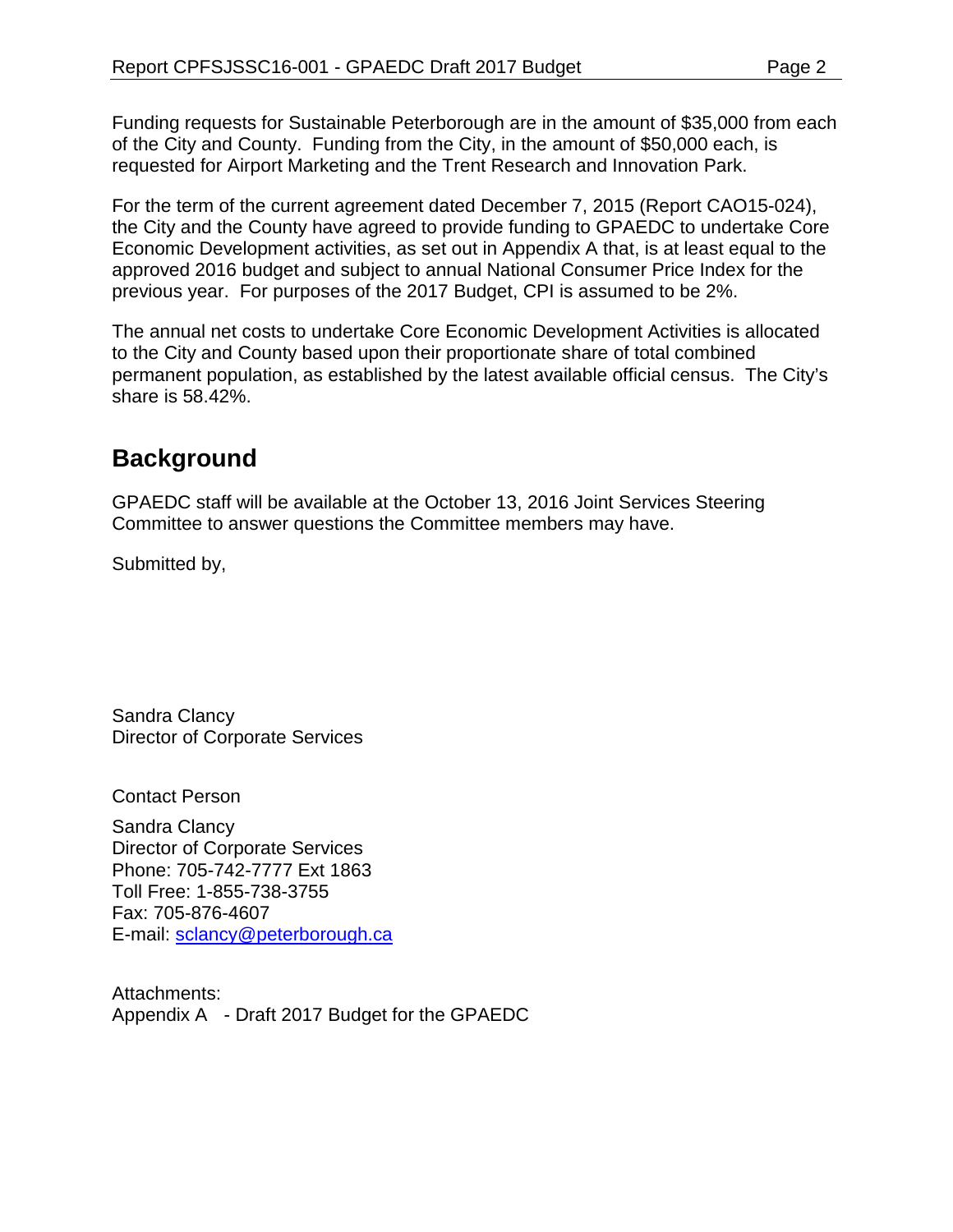#### **Appendix A**

Draft 2017 Budget for the GPAEDC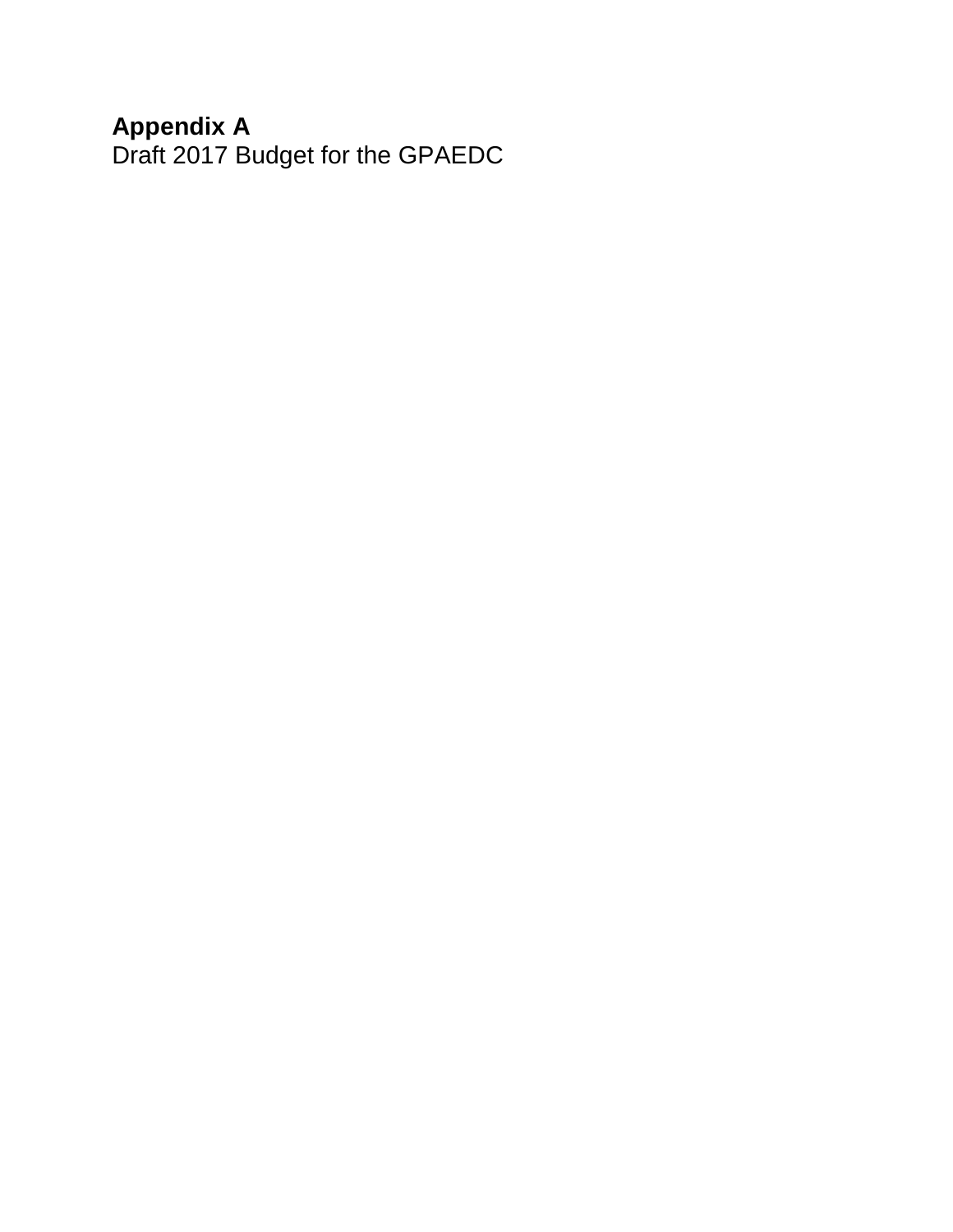# **GPA EDC - 2017 Budget**

|                                               | 2016<br><b>Forecast</b> | 2017 Budget | % 2017<br><b>Budget</b> | <b>Notes</b> |
|-----------------------------------------------|-------------------------|-------------|-------------------------|--------------|
| <b>REVENUE</b>                                |                         |             |                         |              |
| <b>CORE FUNDING</b>                           |                         |             |                         |              |
| City of Peterborough                          | 930,749                 | 949,364     |                         | (1)          |
| County of Peterborough                        | 665,186                 | 678,490     |                         | (1)          |
|                                               | 1,595,935               | 1,627,854   | 73%                     |              |
| <b>JSC APPENDIX C REQUESTS</b>                |                         |             |                         |              |
| Airport Marketing (City)                      | 106,767                 | 50,000      |                         | (2)          |
| Trent Research & Innovation Park (City)       | 16,250                  | 50,000      |                         | (3)          |
| <b>SPECIAL JSC FUNDING RECEIVED</b>           |                         |             |                         |              |
| Sustainable Peterborough (see note)           | 75,000                  | 70,000      |                         | (4)          |
|                                               | 198,017                 | 170,000     | 8%                      |              |
| <b>TOTAL CITY &amp; COUNTY</b>                | 1,793,952               | 1,797,854   | 81%                     |              |
| <b>OTHER SOURCES OF REVENUE</b>               |                         |             |                         |              |
| <b>Business Development (EODP &amp; ICCI)</b> | 71,302                  |             |                         |              |
| Tourism (Summer Students)                     | 5,400                   | 4,000       |                         |              |
| Admin (Cda Jobs Grant)                        | 5,000                   |             |                         |              |
| Climate Change Project (FCM)                  | 54,774                  |             |                         |              |
| Federal                                       | 136,476                 | 4,000       | 0%                      |              |
| <b>Business Advisory Centre (MEDT)</b>        | 202,101                 | 201,219     |                         |              |
| Entrepreneurship (BLAST - MEDT)               | 124,976                 |             |                         |              |
| Tourism (Summer Students)                     | 2,875                   | 3,000       |                         |              |
| Admin (RED)                                   | 2,012                   |             |                         |              |
| Climate Change Project (OTF)                  | 75,000                  |             |                         |              |
| <b>Provincial</b>                             | 406,964                 | 204,219     | 9%                      |              |
| <b>Private Sector</b>                         | 276,148                 | 214,746     | 10%                     | (5)          |
| <b>Total Revenue</b>                          | 2,613,540               | 2,220,819   | 100%                    |              |
| <b>EXPENSES</b>                               |                         |             |                         |              |
| <b>Business Development</b>                   | 1,452,601               | 1,094,145   | 49%                     |              |
| Tourism                                       | 712,184                 | 622,369     | 28%                     | (6)          |
| Facilities & Administration                   | 511,418                 | 552,889     | 24%                     | (6)          |
| <b>Total Expenses</b>                         | 2,676,203               | 2,269,403   | 101%                    |              |
| <b>Total Surplus/(Deficit)</b>                | (62, 662)               | (48, 584)   |                         |              |
| <b>Draw from Reserve</b>                      | 62,662                  | 48,584      |                         | (7)          |
| <b>NET SURPLUS/(DEFICIT)</b>                  | $\boldsymbol{0}$        | 0           |                         |              |